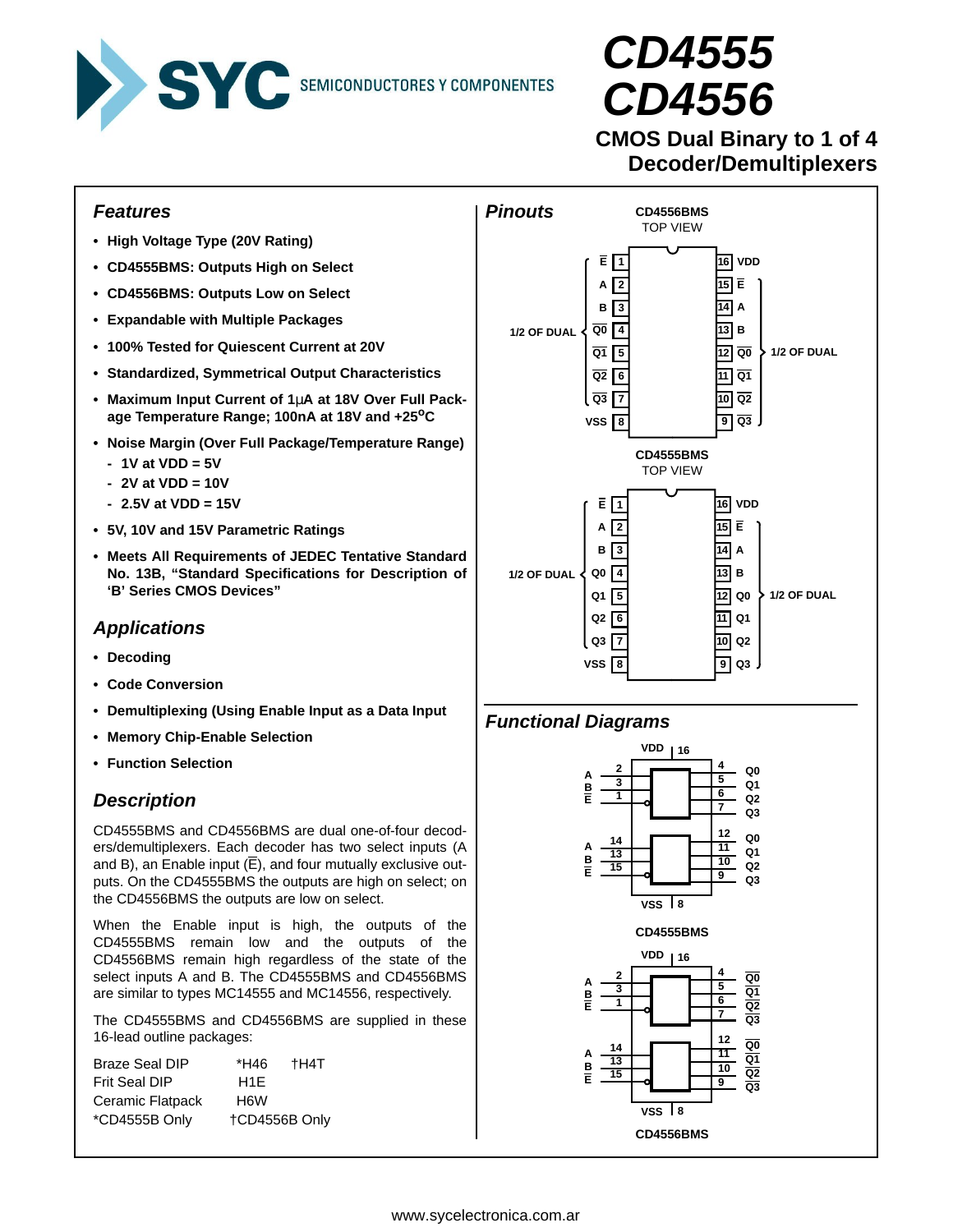**TABLE 1. DC ELECTRICAL PERFORMANCE CHARACTERISTICS**

#### Absolute Maximum Ratings **Reliability Information**

| (Voltage Referenced to VSS Terminals)                                                                   |  |
|---------------------------------------------------------------------------------------------------------|--|
|                                                                                                         |  |
|                                                                                                         |  |
| Operating Temperature Range55 <sup>o</sup> C to +125 <sup>o</sup> C                                     |  |
| Package Types D, F, K, H                                                                                |  |
| Storage Temperature Range (TSTG) $\ldots \ldots \ldots \ldots$ 65 <sup>o</sup> C to +150 <sup>o</sup> C |  |
| Lead Temperature (During Soldering)  +265°C                                                             |  |
| At Distance $1/16 \pm 1/32$ lnch (1.59mm $\pm$ 0.79mm) from case for                                    |  |
| 10s Maximum                                                                                             |  |

| Thermal Resistance                                                                          | $\theta_{\sf ja}$ | $\theta_{\rm jc}$             |
|---------------------------------------------------------------------------------------------|-------------------|-------------------------------|
| Ceramic DIP and FRIT Package                                                                | $80^{\circ}$ C/W  | $20^{\circ}$ C/W              |
| Flatpack Package                                                                            | 70°C/W            | $20^{\circ}$ C/W              |
| Maximum Package Power Dissipation (PD) at +125 <sup>o</sup> C                               |                   |                               |
| For T <sub>A</sub> = -55 <sup>o</sup> C to +100 <sup>o</sup> C (Package Type D, F, K) 500mW |                   |                               |
| For $T_A$ = +100 <sup>o</sup> C to +125 <sup>o</sup> C (Package Type D, F, K). Derate       |                   |                               |
|                                                                                             |                   | Linearity at 12mW/°C to 200mW |
|                                                                                             |                   |                               |
| For $T_A$ = Full Package Temperature Range (All Package Types)                              |                   |                               |

Junction Temperature . . . . . . . . . . . . . . . . . . . . . . . . . . . . . . +175oC

|                                |                    |                                          |             | <b>GROUP A</b>   |                                                             | <b>LIMITS</b>            |                |              |
|--------------------------------|--------------------|------------------------------------------|-------------|------------------|-------------------------------------------------------------|--------------------------|----------------|--------------|
| <b>PARAMETER</b>               | <b>SYMBOL</b>      | <b>CONDITIONS (NOTE 1)</b>               |             | <b>SUBGROUPS</b> | <b>TEMPERATURE</b>                                          | <b>MIN</b>               | <b>MAX</b>     | <b>UNITS</b> |
| <b>Supply Current</b>          | <b>IDD</b>         | $VDD = 20V$ , $VIN = VDD$ or $GND$       |             | $\mathbf{1}$     | $+25^{\circ}$ C                                             |                          | 10             | μA           |
|                                |                    |                                          |             | $\overline{2}$   | +125°C                                                      | $\blacksquare$           | 1000           | μA           |
|                                |                    | VDD = 18V, VIN = VDD or GND              |             | 3                | $-55^{\circ}$ C                                             | $\overline{a}$           | 10             | μA           |
| Input Leakage Current          | <b>IIL</b>         | $VIN = VDD$ or $GND$                     | $VDD = 20$  | $\mathbf{1}$     | $+25^{\circ}$ C                                             | $-100$                   | $\overline{a}$ | nA           |
|                                |                    |                                          |             | $\overline{2}$   | +125 $\mathrm{^{\circ}C}$                                   | $-1000$                  | ä,             | nA           |
|                                |                    |                                          | $VDD = 18V$ | 3                | $-55^{\circ}$ C                                             | $-100$                   | L.             | nA           |
| Input Leakage Current          | <b>IIH</b>         | $VIN = VDD$ or $GND$                     | $VDD = 20$  | $\mathbf{1}$     | $+25^{\circ}$ C                                             | $\blacksquare$           | 100            | nA           |
|                                |                    |                                          |             | $\overline{2}$   | +125 $\mathrm{^o}\mathrm{C}$                                |                          | 1000           | nA           |
|                                |                    |                                          | $VDD = 18V$ | 3                | $-55^{\circ}$ C                                             | $\blacksquare$           | 100            | nA           |
| Output Voltage                 | VOL <sub>15</sub>  | VDD = 15V, No Load                       |             | 1, 2, 3          | +25°C, +125°C, -55°C                                        | $\overline{a}$           | 50             | mV           |
| <b>Output Voltage</b>          | VOH <sub>15</sub>  | $VDD = 15V$ , No Load (Note 3)           |             | 1, 2, 3          | +25°C, +125°C, -55°C                                        | 14.95                    | ÷.             | $\vee$       |
| <b>Output Current (Sink)</b>   | IOL <sub>5</sub>   | $VDD = 5V$ , $VOUT = 0.4V$               |             | $\mathbf{1}$     | $+25^{\circ}$ C                                             | 0.53                     | ä,             | mA           |
| <b>Output Current (Sink)</b>   | <b>IOL10</b>       | $VDD = 10V$ , $VOUT = 0.5V$              |             | $\mathbf{1}$     | $+25^{\circ}$ C                                             | 1.4                      | ÷,             | mA           |
| <b>Output Current (Sink)</b>   | IOL <sub>15</sub>  | $VDD = 15V$ , $VOUT = 1.5V$              |             | $\mathbf{1}$     | $+25^{\circ}$ C                                             | 3.5                      | ä,             | mA           |
| Output Current (Source)        | IOH <sub>5</sub> A | $VDD = 5V$ , $VOUT = 4.6V$               |             | $\mathbf{1}$     | $+25^{\circ}$ C                                             |                          | $-0.53$        | mA           |
| Output Current (Source)        | IOH <sub>5</sub> B | $VDD = 5V$ , $VOUT = 2.5V$               |             | $\mathbf{1}$     | $+25^{\circ}$ C                                             | $\blacksquare$           | $-1.8$         | mA           |
| Output Current (Source)        | <b>IOH10</b>       | $VDD = 10V$ , $VOUT = 9.5V$              |             | $\mathbf{1}$     | $+25^{\circ}$ C                                             | $\overline{\phantom{a}}$ | $-1.4$         | mA           |
| <b>Output Current (Source)</b> | IOH <sub>15</sub>  | $VDD = 15V$ , $VOUT = 13.5V$             |             | $\mathbf{1}$     | $+25^{\circ}$ C                                             | $\blacksquare$           | $-3.5$         | mA           |
| N Threshold Voltage            | <b>VNTH</b>        | $VDD = 10V$ , $ISS = -10\mu A$           |             | $\mathbf{1}$     | $+25^{\circ}$ C                                             | $-2.8$                   | $-0.7$         | $\vee$       |
| P Threshold Voltage            | <b>VPTH</b>        | $VSS = 0V$ , $IDD = 10\mu A$             |             | $\mathbf{1}$     | $+25^{\circ}$ C                                             | 0.7                      | 2.8            | $\vee$       |
| Functional                     | F                  | $VDD = 2.8V$ , $VIN = VDD$ or $GND$      |             | $\overline{7}$   | $+25^{\circ}$ C                                             | VOH                      | VOL <          | $\vee$       |
|                                |                    | VDD = 20V, VIN = VDD or GND              |             | $\overline{7}$   | $+25^{\circ}$ C                                             | VDD/2                    | VDD/2          |              |
|                                |                    | VDD = 18V, VIN = VDD or GND              |             | 8A               | +125 $\mathrm{^o}\mathrm{C}$                                |                          |                |              |
|                                |                    | $VDD = 3V$ , $VIN = VDD$ or $GND$        |             | 8B               | $-55^{\circ}$ C                                             |                          |                |              |
| Input Voltage Low<br>(Note 2)  | VIL                | $VDD = 5V$ , $VOH > 4.5V$ , $VOL < 0.5V$ |             | 1, 2, 3          | +25°C, +125°C, -55°C                                        | $\blacksquare$           | 1.5            | $\vee$       |
| Input Voltage High<br>(Note 2) | <b>VIH</b>         | $VDD = 5V$ , $VOH > 4.5V$ , $VOL < 0.5V$ |             | 1, 2, 3          | +25°C, +125°C, -55°C                                        | 3.5                      | ÷.             | $\vee$       |
| Input Voltage Low<br>(Note 2)  | VIL                | VDD = 15V, VOH > 13.5V,<br>VOL < 1.5V    |             | 1, 2, 3          | +25°C, +125°C, -55°C                                        |                          | 4              | $\vee$       |
| Input Voltage High<br>(Note 2) | <b>VIH</b>         | VDD = 15V, VOH > 13.5V,<br>VOL < 1.5V    |             | 1, 2, 3          | +25 <sup>o</sup> C, +125 <sup>o</sup> C, -55 <sup>o</sup> C | 11                       |                | $\vee$       |

NOTES: 1. All voltages referenced to device GND, 100% testing being 3. For accuracy, voltage is measured differentially to VDD. Limit implemented. is 0.050V max.

2. Go/No Go test with limits applied to inputs.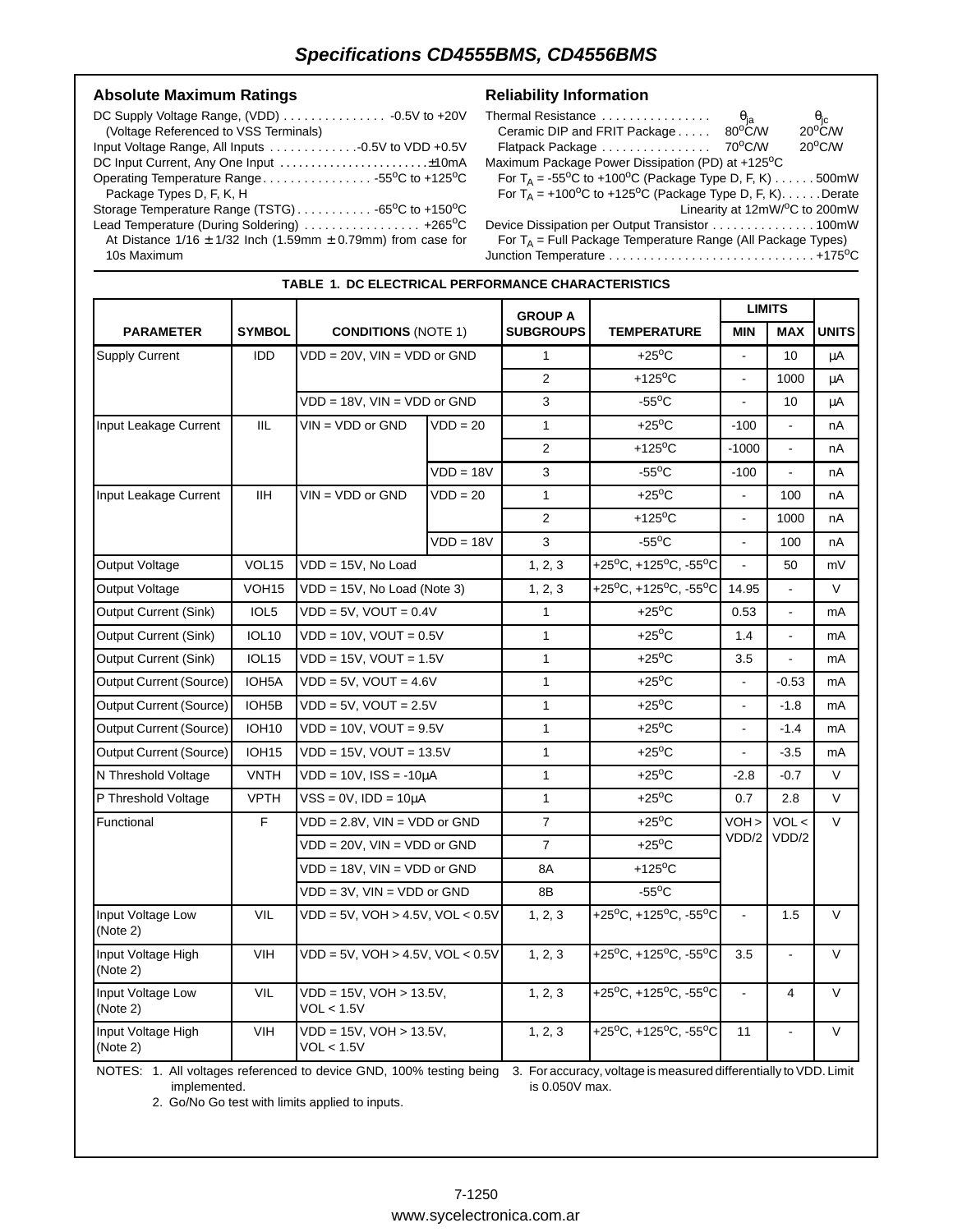# **Specifications CD4555BMS, CD4556BMS**

|                                       |                   |                                   | <b>GROUP A</b>   |                                                      |            | <b>LIMITS</b> |              |  |
|---------------------------------------|-------------------|-----------------------------------|------------------|------------------------------------------------------|------------|---------------|--------------|--|
| <b>PARAMETER</b>                      | <b>SYMBOL</b>     | <b>CONDITIONS (NOTE 1, 2)</b>     | <b>SUBGROUPS</b> | <b>TEMPERATURE</b>                                   | <b>MIN</b> | <b>MAX</b>    | <b>UNITS</b> |  |
| <b>Propagation Delay</b>              | TPHL <sub>1</sub> | $VDD = 5V$ , $VIN = VDD$ or GND   | 9                | $+25^{\circ}$ C                                      |            | 440           | ns           |  |
| A or B Input to any Output            | TPLH1             |                                   | 10.11            | +125 <sup>o</sup> C. -55 <sup>o</sup> C              |            | 594           | ns           |  |
| <b>Propagation Delay</b>              | TPHL <sub>2</sub> | $VDD = 5V$ , $VIN = VDD$ or $GND$ | 9                | $+25^{\circ}$ C                                      |            | 400           | ns           |  |
| $\overline{\mathsf{E}}$ to any Output | TPLH <sub>2</sub> |                                   | 10.11            | +125 <sup>o</sup> C. -55 <sup>o</sup> C              |            | 540           | ns           |  |
| <b>Transition Time</b>                | <b>TTHL</b>       | $VDD = 5V$ , $VIN = VDD$ or $GND$ | 9                | $+25^{\circ}$ C                                      |            | 200           | ns           |  |
|                                       | TTLH              |                                   | 10, 11           | +125 $\mathrm{^{\circ}C}$ , -55 $\mathrm{^{\circ}C}$ |            | 270           | ns           |  |

#### **TABLE 2. AC ELECTRICAL PERFORMANCE CHARACTERISTICS**

#### NOTES:

1. CL = 50pF, RL = 200K, Input TR, TF < 20ns.

2. -55°C and +125°C limits guaranteed, 100% testing being implemented.

|                                |                                    |                                       |              |                                                             |                | <b>LIMITS</b>             |              |
|--------------------------------|------------------------------------|---------------------------------------|--------------|-------------------------------------------------------------|----------------|---------------------------|--------------|
| <b>PARAMETER</b>               | <b>SYMBOL</b>                      | <b>CONDITIONS</b>                     | <b>NOTES</b> | <b>TEMPERATURE</b>                                          | <b>MIN</b>     | <b>MAX</b>                | <b>UNITS</b> |
| <b>Supply Current</b>          | IDD                                | $VDD = 5V$ , $VIN = VDD$ or $GND$     | 1, 2         | $-55^{\circ}$ C, $+25^{\circ}$ C                            | $\mathbf{r}$   | 5                         | μA           |
|                                |                                    |                                       |              | $+125$ <sup>o</sup> C                                       | $\overline{a}$ | 150                       | μA           |
|                                |                                    | $VDD = 10V$ , $VIN = VDD$ or $GND$    | 1, 2         | $-55^{\circ}$ C. $+25^{\circ}$ C                            |                | 10                        | μA           |
|                                |                                    |                                       |              | $+125$ <sup>o</sup> C                                       | $\blacksquare$ | 300                       | μA           |
|                                |                                    | $VDD = 15V$ , $VIN = VDD$ or $GND$    | 1, 2         | $-55^{\circ}$ C, $+25^{\circ}$ C                            | ÷.             | 10                        | μA           |
|                                |                                    |                                       |              | $+125^{\circ}$ C                                            |                | 600                       | μA           |
| Output Voltage                 | VOL                                | $VDD = 5V$ , No Load                  | 1, 2         | +25 $^{\circ}$ C, +125 $^{\circ}$ C,<br>$-55^{\circ}$ C     | $\blacksquare$ | 50                        | mV           |
| Output Voltage                 | <b>VOL</b>                         | $VDD = 10V$ , No Load                 | 1, 2         | +25 $^{\circ}$ C, +125 $^{\circ}$ C,<br>$-55^{\circ}$ C     |                | 50                        | mV           |
| Output Voltage                 | <b>VOH</b>                         | $VDD = 5V$ . No Load                  | 1, 2         | $+25^{\circ}C, +125^{\circ}C,$<br>$-55^{\circ}$ C           | 4.95           | $\Box$                    | $\vee$       |
| Output Voltage                 | <b>VOH</b>                         | $VDD = 10V$ , No Load                 | 1, 2         | +25 <sup>o</sup> C, +125 <sup>o</sup> C,<br>$-55^{\circ}$ C | 9.95           | $\mathbf{r}$              | $\vee$       |
| Output Current (Sink)          | $VDD = 5V$ , $VOUT = 0.4V$<br>IOL5 |                                       | 1, 2         | $+125$ <sup>o</sup> C                                       | 0.36           | $\blacksquare$            | mA           |
|                                |                                    |                                       |              | $-55^{\circ}$ C                                             | 0.64           |                           | mA           |
| Output Current (Sink)          | <b>IOL10</b>                       | $VDD = 10V$ , $VOUT = 0.5V$           | 1, 2         | $+125$ <sup>o</sup> C                                       | 0.9            | $\blacksquare$            | mA           |
|                                |                                    |                                       |              | $-55^{\circ}$ C                                             | 1.6            | $\blacksquare$            | mA           |
| <b>Output Current (Sink)</b>   | <b>IOL15</b>                       | $VDD = 15V$ , $VOUT = 1.5V$           | 1, 2         | $+125$ <sup>o</sup> C                                       | 2.4            | $\mathbb{Z}^{\mathbb{Z}}$ | mA           |
|                                |                                    |                                       |              | $-55^{\circ}$ C                                             | 4.2            |                           | mA           |
| <b>Output Current (Source)</b> | IOH <sub>5</sub> A                 | $VDD = 5V$ , $VOUT = 4.6V$            | 1, 2         | $+125$ <sup>o</sup> C                                       | $\mathbf{r}$   | $-0.36$                   | mA           |
|                                |                                    |                                       |              | $-55^{\circ}$ C                                             | $\blacksquare$ | $-0.64$                   | mA           |
| <b>Output Current (Source)</b> | IOH <sub>5</sub> B                 | $VDD = 5V$ , $VOUT = 2.5V$            | 1, 2         | $+125^{\circ}$ C                                            |                | $-1.15$                   | mA           |
|                                |                                    |                                       |              | $-55^{\circ}$ C                                             | $\blacksquare$ | $-2.0$                    | mA           |
| <b>Output Current (Source)</b> | <b>IOH10</b>                       | $VDD = 10V$ , $VOUT = 9.5V$           | 1, 2         | +125 $\mathrm{^oC}$                                         | $\blacksquare$ | $-0.9$                    | mA           |
|                                |                                    |                                       |              | $-55^{\circ}$ C                                             | $\mathbf{r}$   | $-1.6$                    | mA           |
| <b>Output Current (Source)</b> | <b>IOH15</b>                       | $VDD = 15V$ , $VOUT = 13.5V$          | 1, 2         | $+125$ <sup>o</sup> C                                       |                | $-2.4$                    | mA           |
|                                |                                    |                                       |              | $-55^{\circ}$ C                                             | $\blacksquare$ | $-4.2$                    | mA           |
| Input Voltage Low              | <b>VIL</b>                         | $VDD = 10V$ , $VOH > 9V$ , $VOL < 1V$ | 1, 2         | +25 <sup>o</sup> C, +125 <sup>o</sup> C,<br>$-55^{\circ}$ C | $\blacksquare$ | 3                         | $\vee$       |
| Input Voltage High             | <b>VIH</b>                         | $VDD = 10V$ , $VOH > 9V$ , $VOL < 1V$ | 1, 2         | $+25^{\circ}$ C, +125°C,<br>$-55^{\circ}$ C                 | $\overline{7}$ | $\blacksquare$            | V            |

#### **TABLE 3. ELECTRICAL PERFORMANCE CHARACTERISTICS**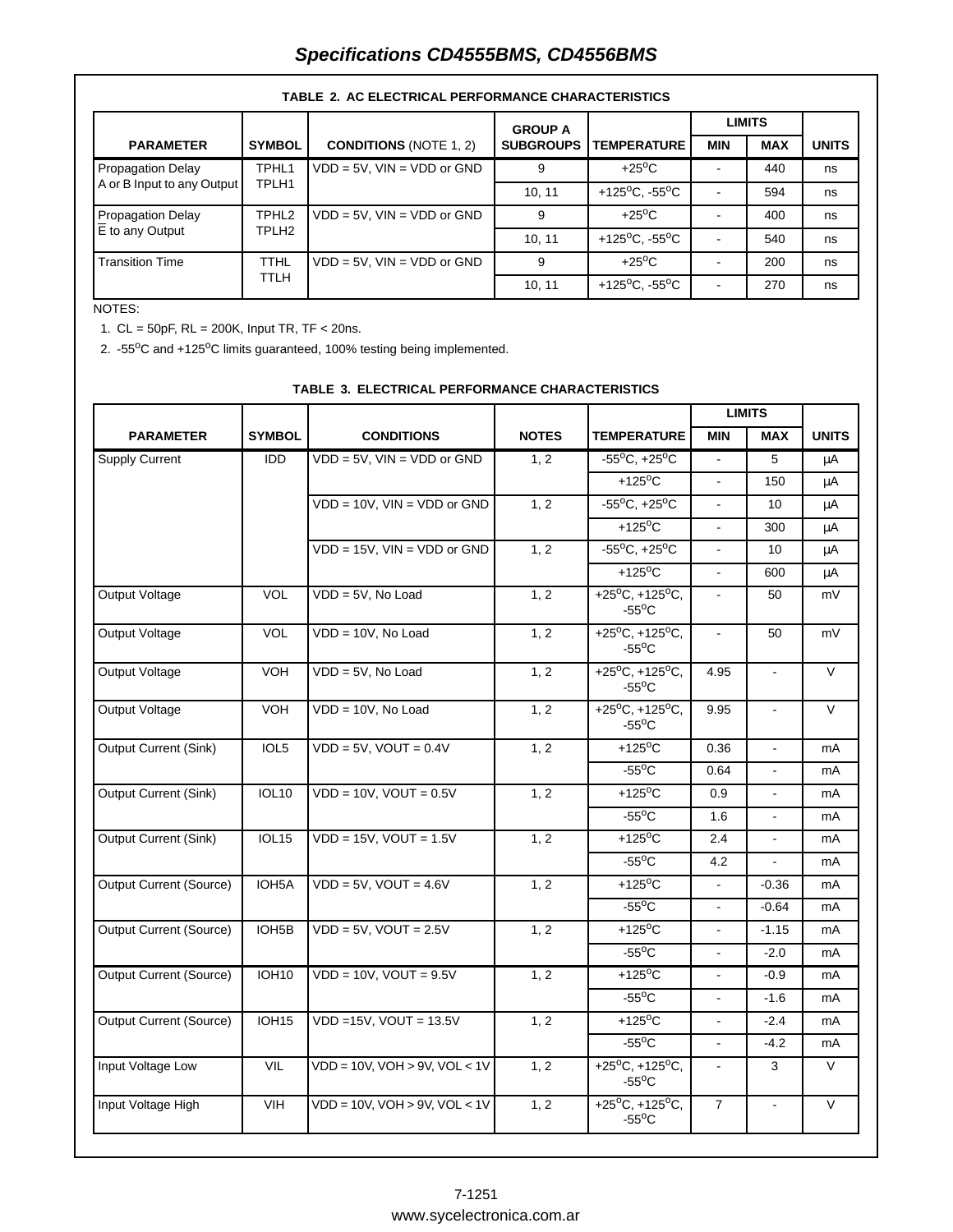# **Specifications CD4555BMS, CD4556BMS**

|                              |                            |                   |              |                    |            | <b>LIMITS</b> |              |
|------------------------------|----------------------------|-------------------|--------------|--------------------|------------|---------------|--------------|
| <b>PARAMETER</b>             | <b>SYMBOL</b>              | <b>CONDITIONS</b> | <b>NOTES</b> | <b>TEMPERATURE</b> | <b>MIN</b> | <b>MAX</b>    | <b>UNITS</b> |
| <b>Propagation Delay</b>     | TPHL1                      | $VDD = 10V$       | 1, 2, 3      | $+25^{\circ}$ C    |            | 190           | ns           |
| A or B Input to any Output   | TPLH1                      | $VDD = 15V$       | 1, 2, 3      | $+25^{\circ}$ C    |            | 140           | ns           |
| <b>Propagation Delay</b>     | TPHL <sub>2</sub>          | $VDD = 10V$       | 1, 2, 3      | $+25^{\circ}$ C    |            | 170           | ns           |
| $\overline{E}$ to any Output | TPLH <sub>2</sub>          | $VDD = 15V$       | 1, 2, 3      | $+25^{\circ}$ C    |            | 130           | ns           |
| <b>Transition Time</b>       | <b>TTHL</b><br><b>TTLH</b> | $VDD = 10V$       | 1, 2, 3      | $+25^{\circ}$ C    |            | 100           | ns           |
|                              |                            | $VDD = 15V$       | 1, 2, 3      | $+25^{\circ}$ C    |            | 80            | ns           |
| Input Capacitance            | <b>CIN</b>                 | Any Input         | 1, 2         | $+25^{\circ}$ C    |            | 7.5           | pF           |

#### **TABLE 3. ELECTRICAL PERFORMANCE CHARACTERISTICS (Continued)**

#### NOTES:

1. All voltages referenced to device GND.

2. The parameters listed on Table 3 are controlled via design or process and are not directly tested. These parameters are characterized on initial design release and upon design changes which would affect these characteristics.

3. CL = 50pF, RL = 200K, Input TR, TF < 20ns.

#### **TABLE 4. POST IRRADIATION ELECTRICAL PERFORMANCE CHARACTERISTICS**

|                               |                            |                                    |              |                    |            | <b>LIMITS</b>                     |              |
|-------------------------------|----------------------------|------------------------------------|--------------|--------------------|------------|-----------------------------------|--------------|
| <b>PARAMETER</b>              | <b>SYMBOL</b>              | <b>CONDITIONS</b>                  | <b>NOTES</b> | <b>TEMPERATURE</b> | <b>MIN</b> | <b>MAX</b>                        | <b>UNITS</b> |
| <b>Supply Current</b>         | <b>IDD</b>                 | $VDD = 20V$ , $VIN = VDD$ or $GND$ | 1, 4         | $+25^{\circ}$ C    |            | 25                                | μA           |
| N Threshold Voltage           | <b>VNTH</b>                | $VDD = 10V$ , $ISS = -10\mu A$     | 1, 4         | $+25^{\circ}$ C    | $-2.8$     | $-0.2$                            | $\vee$       |
| N Threshold Voltage<br>Delta  | $\triangle VTN$            | $VDD = 10V$ , $ISS = -10\mu A$     | 1, 4         | $+25^{\circ}$ C    |            | $+1$                              | $\vee$       |
| P Threshold Voltage           | <b>VTP</b>                 | $VSS = 0V$ , $IDD = 10\mu A$       | 1, 4         | $+25^{\circ}$ C    | 0.2        | 2.8                               | $\vee$       |
| P Threshold Voltage<br>Delta  | $\triangle VTP$            | $VSS = 0V$ , $IDD = 10\mu A$       | 1, 4         | $+25^{\circ}$ C    |            | ±1                                | $\vee$       |
| Functional                    | F.                         | $VDD = 18V$ , $VIN = VDD$ or $GND$ | 1            | $+25^{\circ}$ C    | $VOH$ >    | VOL <                             | $\vee$       |
|                               |                            | $VDD = 3V$ , $VIN = VDD$ or $GND$  |              |                    | VDD/2      | VDD/2                             |              |
| <b>Propagation Delay Time</b> | <b>TPHL</b><br><b>TPLH</b> | $VDD = 5V$                         | 1, 2, 3, 4   | $+25^{\circ}$ C    |            | 1.35x<br>$+25^{\circ}$ C<br>Limit | ns           |

NOTES: 1. All voltages referenced to device GND.

3. See Table 2 for  $+25^{\circ}$ C limit.

2. CL = 50pF, RL = 200K, Input TR, TF < 20ns.

4. Read and Record

#### TABLE 5. BURN-IN AND LIFE TEST DELTA PARAMETERS +25<sup>o</sup>C

| <b>PARAMETER</b>        | <b>SYMBOL</b>      | <b>DELTA LIMIT</b>           |
|-------------------------|--------------------|------------------------------|
| Supply Current - MSI-2  | IDD                | $\pm$ 1.0uA                  |
| Output Current (Sink)   | IOL5               | $\pm$ 20% x Pre-Test Reading |
| Output Current (Source) | IOH <sub>5</sub> A | $\pm$ 20% x Pre-Test Reading |

#### **TABLE 6. APPLICABLE SUBGROUPS**

| <b>CONFORMANCE GROUP</b>      | MIL-STD-883<br><b>METHOD</b> | <b>GROUP A SUBGROUPS</b> | <b>READ AND RECORD</b> |
|-------------------------------|------------------------------|--------------------------|------------------------|
| Initial Test (Pre Burn-In)    | 100% 5004                    | 1, 7, 9                  | IDD, IOL5, IOH5A       |
| Interim Test 1 (Post Burn-In) | 100% 5004                    | 1, 7, 9                  | IDD, IOL5, IOH5A       |
| Interim Test 2 (Post Burn-In) | 100% 5004                    | 1, 7, 9                  | IDD, IOL5, IOH5A       |
| PDA (Note 1)                  | 100% 5004                    | 1, 7, 9, Deltas          |                        |
| Interim Test 3 (Post Burn-In) | 100% 5004                    | 1, 7, 9                  | IDD, IOL5, IOH5A       |
| PDA (Note 1)                  | 100% 5004                    | 1, 7, 9, Deltas          |                        |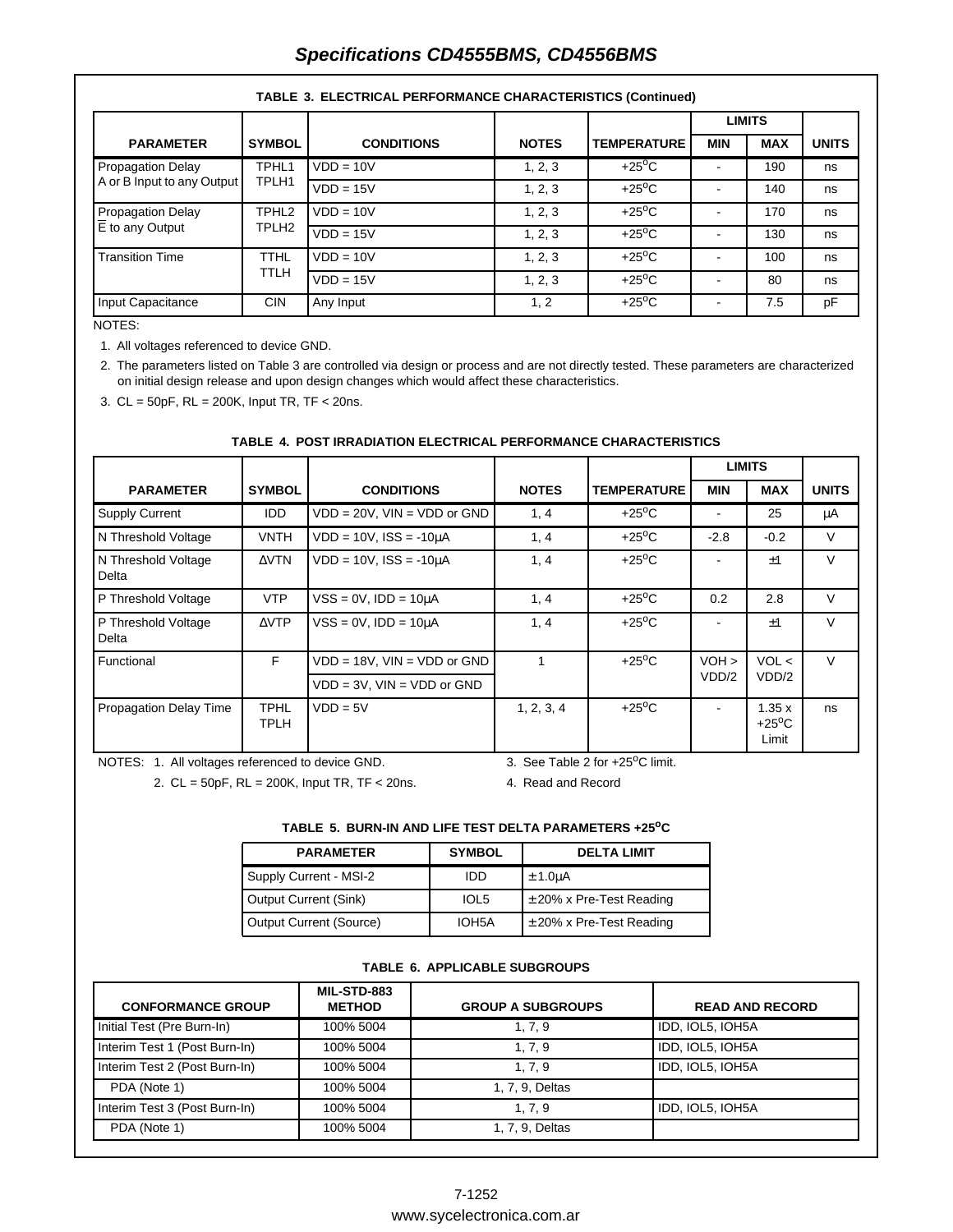# **Specifications CD4555BMS, CD4556BMS**

|  | <b>TABLE 6. APPLICABLE SUBGROUPS</b> |
|--|--------------------------------------|
|  |                                      |

| <b>CONFORMANCE GROUP</b> |              | <b>MIL-STD-883</b><br><b>METHOD</b> | <b>GROUP A SUBGROUPS</b>              | <b>READ AND RECORD</b>       |
|--------------------------|--------------|-------------------------------------|---------------------------------------|------------------------------|
| <b>Final Test</b>        |              | 100% 5004                           | 2, 3, 8A, 8B, 10, 11                  |                              |
| Group A                  |              | Sample 5005                         | 1, 2, 3, 7, 8A, 8B, 9, 10, 11         |                              |
| Group B                  | Subgroup B-5 | Sample 5005                         | 1, 2, 3, 7, 8A, 8B, 9, 10, 11, Deltas | Subgroups 1, 2, 3, 9, 10, 11 |
|                          | Subgroup B-6 | Sample 5005                         | 1, 7, 9                               |                              |
| Group D                  |              | Sample 5005                         | 1, 2, 3, 8A, 8B, 9                    | Subgroups 1, 23              |

NOTE: 1. 5% Parameteric, 3% Functional; Cumulative for Static 1 and 2.

#### **TABLE 7. TOTAL DOSE IRRADIATION**

|                           | MIL-STD-883   |                  | TEST              | <b>READ AND RECORD</b> |                   |  |  |
|---------------------------|---------------|------------------|-------------------|------------------------|-------------------|--|--|
| <b>CONFORMANCE GROUPS</b> | <b>METHOD</b> | <b>PRE-IRRAD</b> | <b>POST-IRRAD</b> | <b>PRE-IRRAD</b>       | <b>POST-IRRAD</b> |  |  |
| Group E Subgroup 2        | 5005          | . 7.9            | Table 4           | . 9                    | Table 4           |  |  |

|  |  |  | TABLE 8. BURN-IN AND IRRADIATION TEST CONNECTIONS |
|--|--|--|---------------------------------------------------|
|  |  |  |                                                   |

|                                             |                 |                     |                     |                 |       | <b>OSCILLATOR</b> |  |  |  |  |  |  |
|---------------------------------------------|-----------------|---------------------|---------------------|-----------------|-------|-------------------|--|--|--|--|--|--|
| <b>FUNCTION</b>                             | <b>OPEN</b>     | <b>GROUND</b>       | <b>VDD</b>          | $9V \pm -0.5V$  | 50kHz | 25kHz             |  |  |  |  |  |  |
| <b>PART NUMBER</b><br>CD4555BMS & CD4556BMS |                 |                     |                     |                 |       |                   |  |  |  |  |  |  |
| Static Burn-In 1<br>Note 1                  | $4 - 7, 9 - 12$ | $1 - 3, 8, 13 - 15$ | 16                  |                 |       |                   |  |  |  |  |  |  |
| Static Burn-In 2<br>Note 1                  | $4 - 7, 9 - 12$ | 8                   | $1 - 3$ , $13 - 16$ |                 |       |                   |  |  |  |  |  |  |
| <b>Dynamic Burn-</b><br>In Note 1           |                 | 1, 8, 15            | 16                  | $4 - 7, 9 - 12$ | 2, 14 | 3, 13             |  |  |  |  |  |  |
| Irradiation<br>Note 2                       |                 |                     |                     |                 |       |                   |  |  |  |  |  |  |

NOTE:

1. Each pin except VDD and GND will have a series resistor of  $10K \pm 5\%$ , VDD =  $18V \pm 0.5V$ 

2. Each pin except VDD and GND will have a series resistor of 47K ± 5%; Group E, Subgroup 2, sample size is 4 dice/wafer, 0 failures,  $VDD = 10V \pm 0.5V$ 

# **Logic Diagrams**



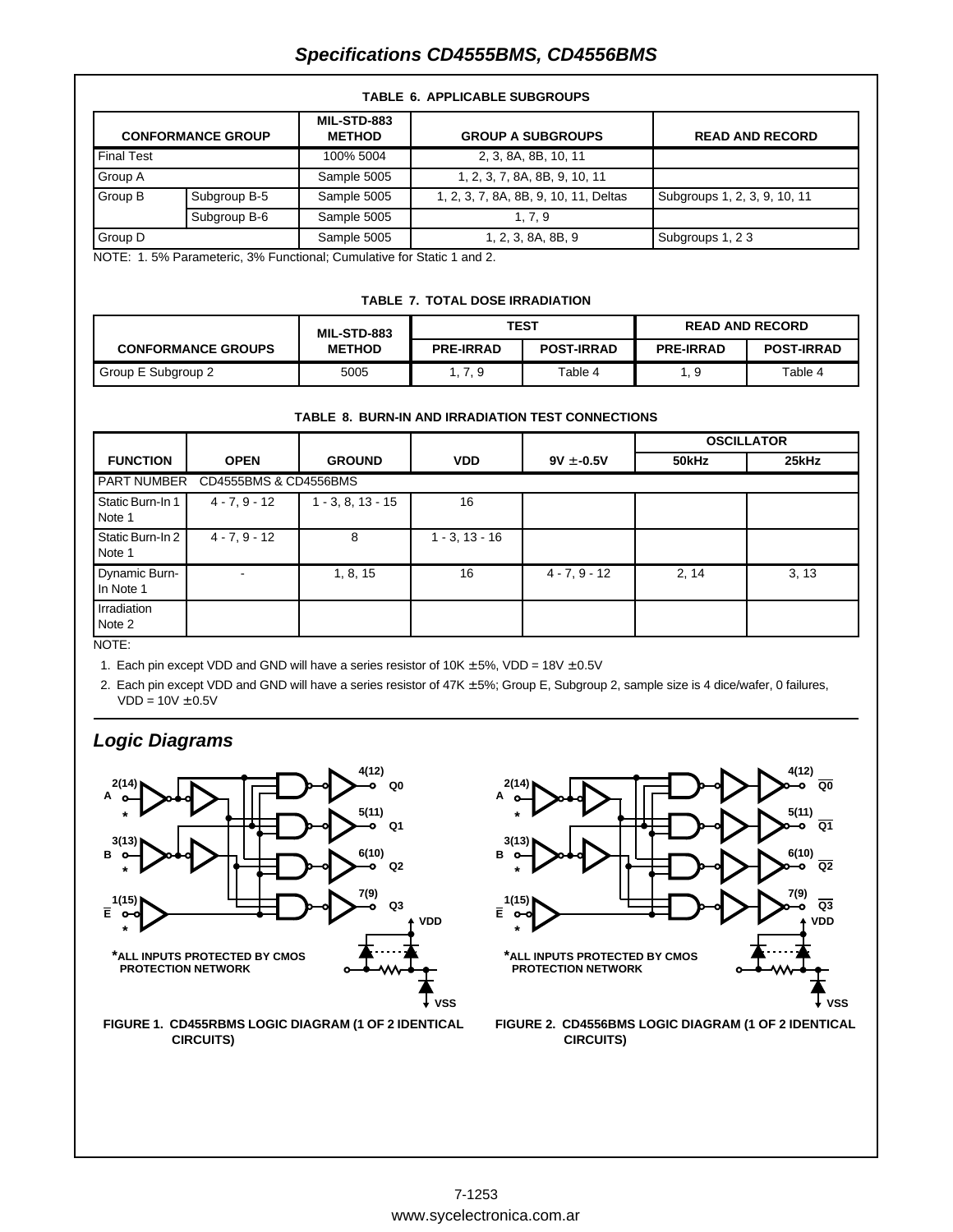# **CD4555BMS, CD4556BMS**

| TRUTH TABLE                 |   |   |                |                                               |          |                |                          |          |          |    |  |  |
|-----------------------------|---|---|----------------|-----------------------------------------------|----------|----------------|--------------------------|----------|----------|----|--|--|
| <b>INPUTS ENABLE SELECT</b> |   |   |                | <b>OUTPUTS CD4555BMS</b>                      |          |                | <b>OUTPUTS CD4556BMS</b> |          |          |    |  |  |
| F                           | B | A | Q <sub>3</sub> | Q2                                            | Q1       | Q <sub>0</sub> | Q3                       | Q2       | Q1       | Q0 |  |  |
| $\Omega$                    | 0 |   | $\Omega$       | $\Omega$                                      | $\Omega$ |                |                          |          |          |    |  |  |
| $\Omega$                    | 0 |   | 0              | $\Omega$                                      |          | $\Omega$       |                          |          | $\Omega$ |    |  |  |
| $\Omega$                    |   | 0 | 0              |                                               | $\Omega$ | $\Omega$       |                          | $\Omega$ |          |    |  |  |
| $\Omega$                    |   |   |                | $\Omega$                                      | $\Omega$ | $\Omega$       | $\Omega$                 |          |          |    |  |  |
|                             | X | X | 0              | $\Omega$                                      | $\Omega$ | 0              |                          |          |          |    |  |  |
| $X = Don't Care$            |   |   |                | Logic $1 \equiv$ High<br>Logic $0 \equiv$ Low |          |                |                          |          |          |    |  |  |

# **Typical Performance Characteristics**















**CHARACTERISTICS**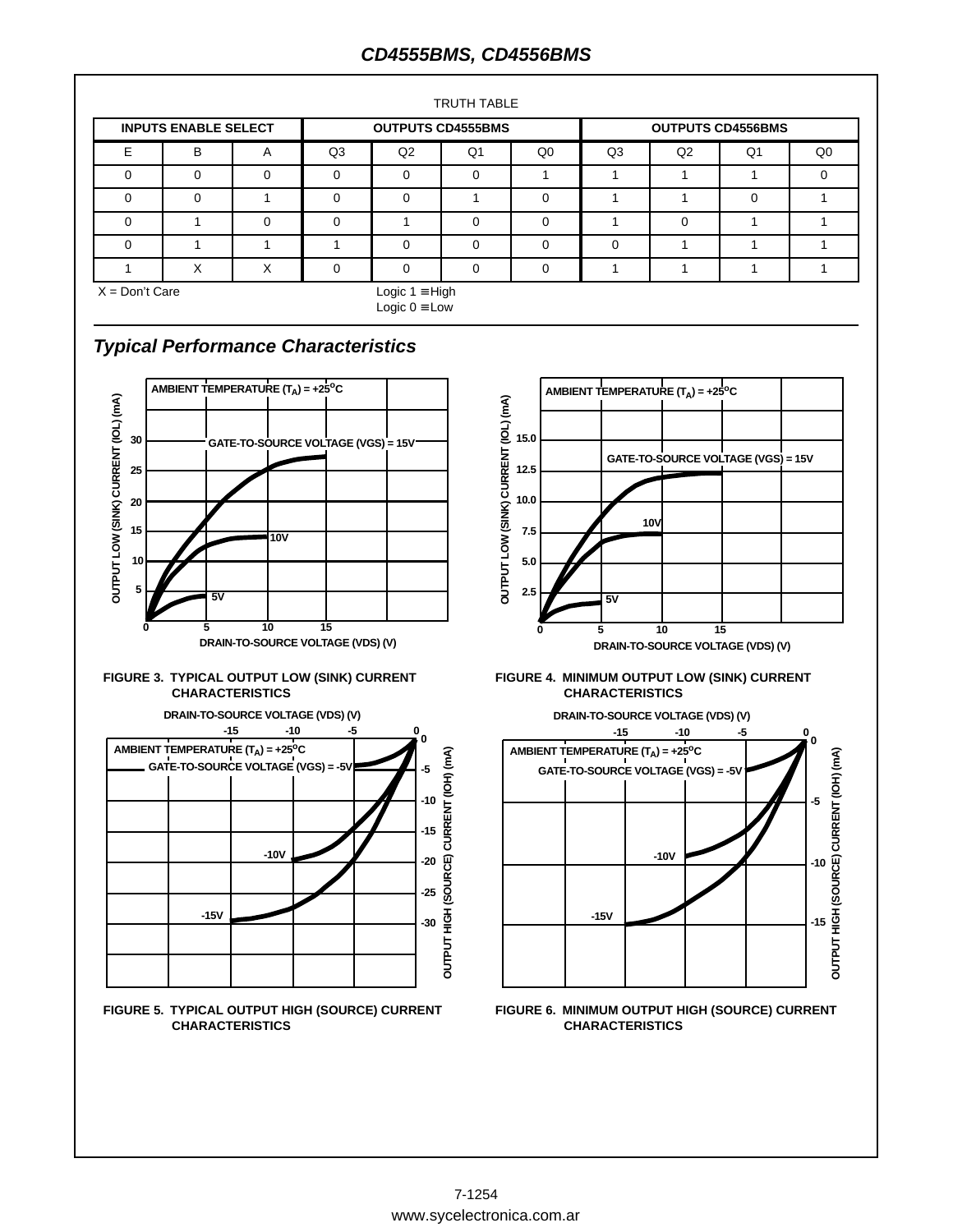

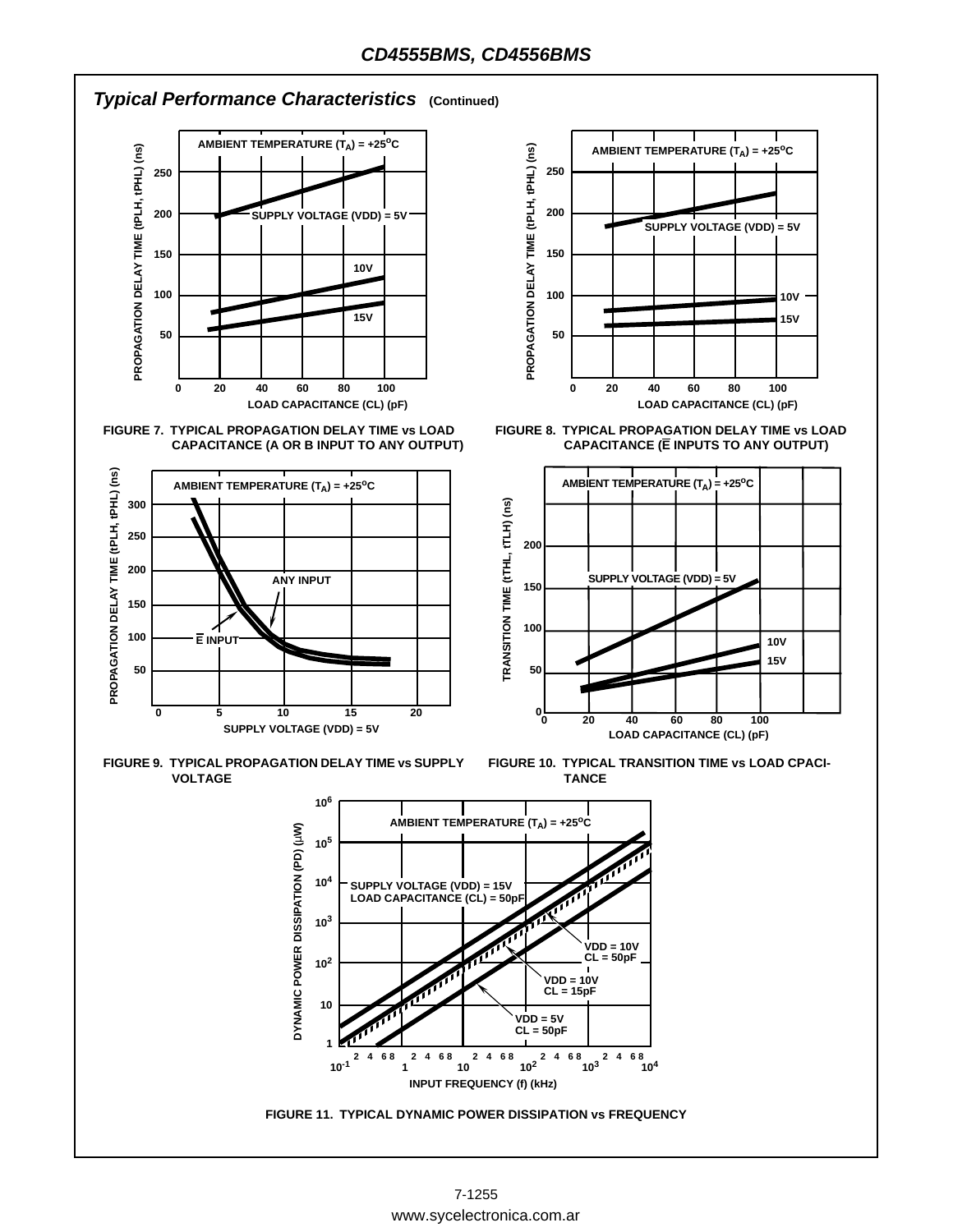

**fI = 1MHz, 50% DUTY CYCLE**

#### **FIGURE 12. CD4555BMS B INPUT TO Q3 OUTPUT DYNAMIC SIGNAL WAVEFORMS**



**fI = 1MHz, 50% DUTY CYCLE**

**FIGURE 14. CD4555BMS E INPUT TO Q3 OUTPUT DYNAMIC SIGNAL WAVEFORMS**



**fI = 1MHz, 50% DUTY CYCLE**

#### **FIGURE 13. CD4556BMS B INPUT TO Q3 OUTPUT DYNAMIC SIGNAL WAVEFORMS**



#### **FIGURE 15. CD4556BMS E INPUT TO Q3 OUTPUT DYNAMIC SIGNAL WAVEFORMS**

## **Applications**





#### **TRUTH TABLE**

|   | <b>SELECT INPUTS</b> | <b>OUTPUTS</b> |             |             |                |  |  |  |  |  |
|---|----------------------|----------------|-------------|-------------|----------------|--|--|--|--|--|
| R |                      | Q0             | Q1          | Q2          | Q <sub>3</sub> |  |  |  |  |  |
|   |                      | <b>DATA</b>    |             |             |                |  |  |  |  |  |
|   |                      |                | <b>DATA</b> |             |                |  |  |  |  |  |
|   |                      |                |             | <b>DATA</b> |                |  |  |  |  |  |
|   |                      |                |             |             | <b>DATA</b>    |  |  |  |  |  |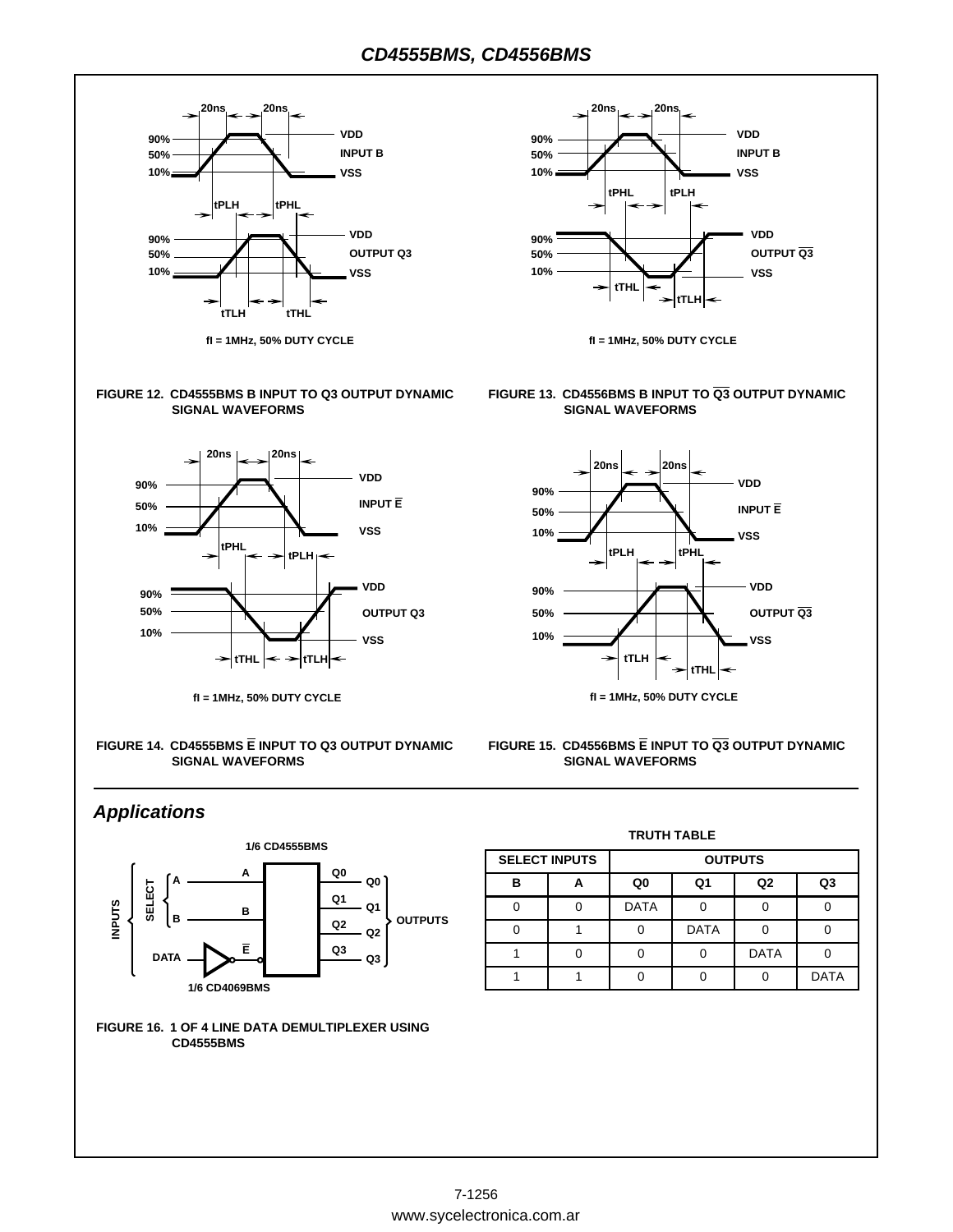### **CD4555BMS, CD4556BMS**



|   | <b>INPUTS</b> |   | <b>Q OUTPUTS</b> |          |                |          |          |          |          |   |  |  |  |
|---|---------------|---|------------------|----------|----------------|----------|----------|----------|----------|---|--|--|--|
| C | в             | A | 0                | 1        | $\overline{2}$ | 3        | 4        | 5        | 6        | 7 |  |  |  |
| 0 | 0             | 0 | 1                | 0        | 0              | $\Omega$ | 0        | 0        | $\Omega$ | 0 |  |  |  |
| 0 | 0             | 1 | $\Omega$         | 1        | 0              | $\Omega$ | 0        | 0        | 0        | 0 |  |  |  |
| 0 | 1             | 0 | $\Omega$         | 0        | 1              | 0        | 0        | 0        | 0        | 0 |  |  |  |
| 0 | 1             | 1 | $\Omega$         | $\Omega$ | 0              | 1        | $\Omega$ | $\Omega$ | $\Omega$ | 0 |  |  |  |
| 1 | 0             | 0 | 0                | 0        | 0              | 0        | 1        | 0        | 0        | 0 |  |  |  |
| 1 | $\Omega$      | 1 | $\Omega$         | $\Omega$ | $\Omega$       | $\Omega$ | $\Omega$ | 1        | $\Omega$ | 0 |  |  |  |
| 1 | 1             | 0 | $\Omega$         | 0        | 0              | 0        | 0        | 0        | 1        | 0 |  |  |  |
|   | 1             | 1 | $\Omega$         | $\Omega$ | 0              | $\Omega$ | 0        | 0        | O        | 1 |  |  |  |

**TRUTH TABLE**